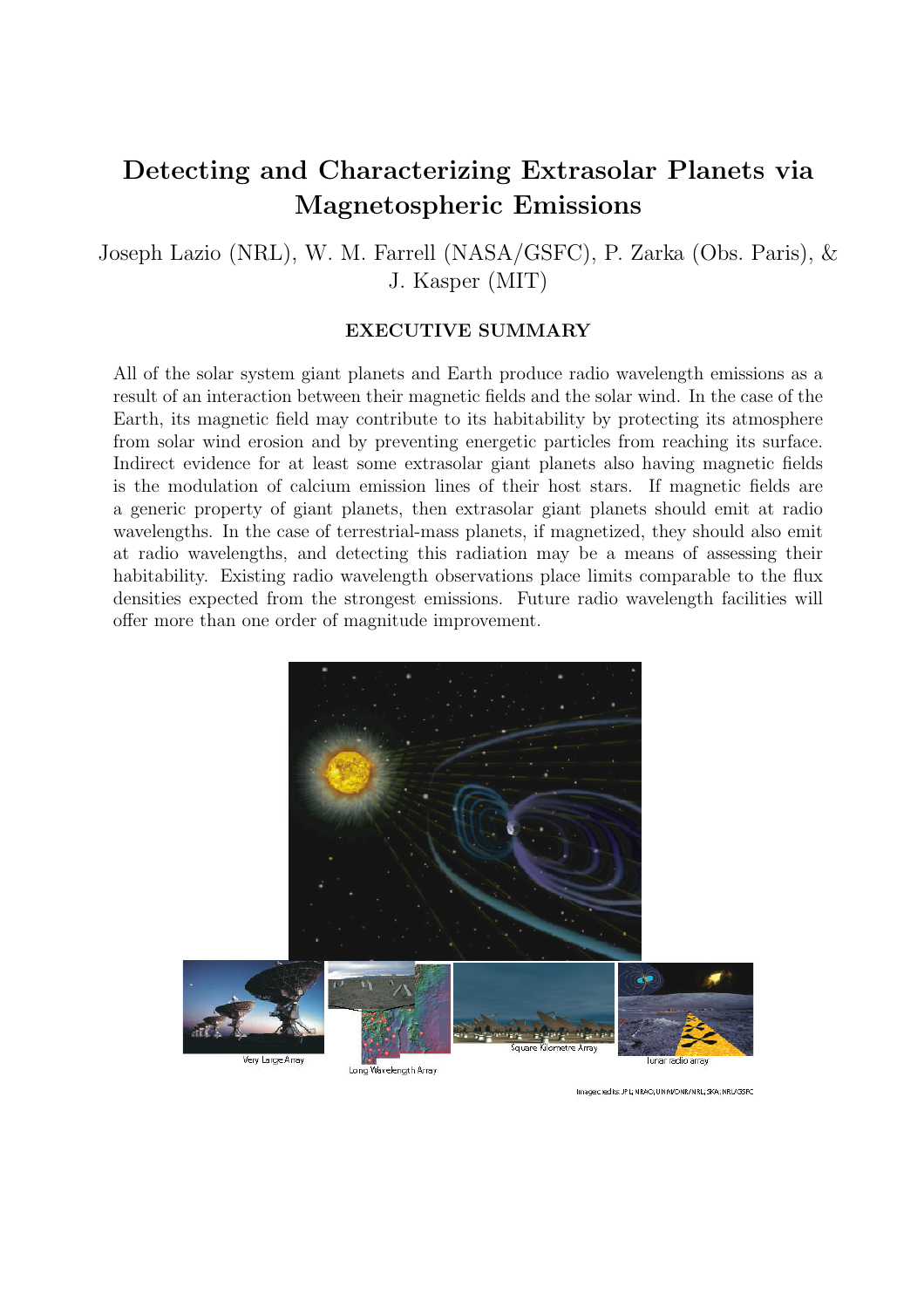### 1. Planetary Magnetospheric Emissions

The Earth and gas giants of our solar system are described commonly as "magnetic planets" because they contain internal dynamo currents that generate planetary-scale magnetic fields. These magnetic fields are immersed in the solar wind, a high-speed magnetized plasma. The solar wind deforms a planetary magnetic field, compressing the field on the front side and elongating it on the back, forming a "tear-dropped"–shaped magnetosphere aligned with the solar wind flow. The magnetopause forms the boundary between the magnetosphere, in which the planet's magnetic field is dominant, and the solar wind. The stellar wind incident on the magnetopause is an energy source to the planetary magnetosphere.

All of the solar system's magnetic planets generate electron cyclotron masers within their magnetospheres via a coupling between it and the incident solar wind. The magnetospheresolar wind interaction produces energetic (keV) electrons that then propagate along magnetic field lines into auroral regions, where an electron cyclotron maser is produced.

Specific details of the cyclotron maser emission vary from planet to planet, depending upon such secondary effects as the planet's magnetic field topology. Nonetheless, applicable to all of the magnetic planets is a macroscopic relation relating the incident solar wind power  $P_{\rm sw}$ , the planet's magnetic field strength, and the median radio luminosity  $L_{rad}$  (Figure 1). Various investigators (Desch & Barrow, 1984; Desch & Kaiser, 1984; Desch & Rucker, 1985; Barrow et al., 1986; Rucker, 1987; Desch, 1988; Millon & Goertz, 1988) find

$$
L_{\rm rad} = \epsilon P_{\rm sw}^x,\tag{1}
$$

with  $\epsilon$  the efficiency at which the solar wind power is converted to radio luminosity, and  $x \approx 1$ . The value for  $\epsilon$  depends on whether one considers the magnetic energy or kinetic energy, respectively, carried by the stellar wind. The strong solar wind dependence is apparent in Figure 1, as the luminosity of the Earth is larger than that of either Uranus or Neptune, even though their magnetic field are 10–50 times stronger than that of the Earth.

The incident solar wind power depends upon the ram pressure of the solar wind and the cross-sectional area of the magnetosphere. In general, the magnetopause has a dynamic configuration determined by the instantaneous solar wind flow, but the average cross-sectional area depends upon the strength of the planet's magnetic field, which can be estimated from various planetary (Figure 1).

The electron cyclotron maser occurs at a characteristic emission frequency (or wavelength) determined by the cyclotron frequency in the magnetic polar region, which in turn depends upon the planet's magnetic moment or magnetic field strength. Using a similar set of arguments (Figure 1), one can predict this characteristic frequency.

These scaling relations are not only descriptive but also predictive. Before Voyager 2 reached both Uranus and Neptune, their luminosities were predicted (Desch & Kaiser, 1984; Desch, 1988; Millon & Goertz, 1988). For both planets, the predictions were in excellent agreement with the measurements.

Indirect evidence for extrasolar planetary magnetic fields is found in modulations of the Ca II H and K lines of the stars HD 179949 and  $v$  And—modulations in phase with planetary orbital periods (Shkolnik et al., 2005). In addition, while the Ca II lines of  $\tau$  Boo do not vary, Catala et al. (2007) find an apparently complex magnetic field topology for the star itself, consistent with a possible interaction with the planet's magnetic field.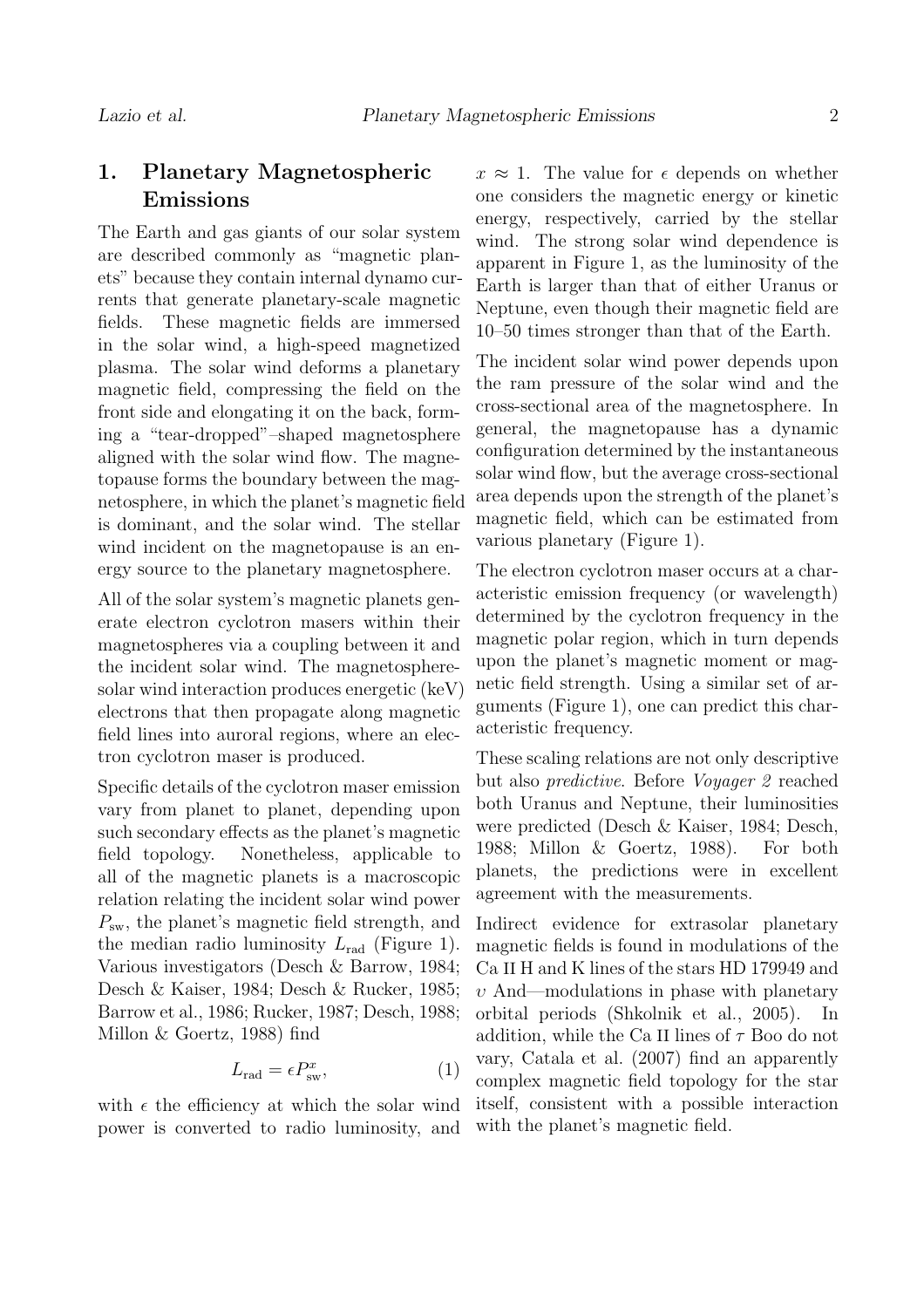

solar wind kinetic energy. Plotted are the luminosities for the five magnetic planets; for Jupiter, both its hectometric and decametric emissions are shown (from Zarka et al., 2001). A similar relation exists for the magnetic energy contained in the solar wind. (Right) The magnetic moment or surface magnetic field strength as a function of the quantity  $\omega M^{5/3}$ , where  $\omega$  is the rotation rate of the planet and M is its mass. This quantity was determined empirically by Blackett (1947). Modern versions exist, including attempts to "derive" the appropriate scaling, but they typically differ only slightly in the value of the exponents for  $\omega$  and M.

These solar system scaling laws enable quantitative predictions for an extrasolar planet's radio emission (Zarka et al., 1997; Farrell et al., 1999; Zarka et al., 2001; Lazio et al., 2004; Stevens, 2005; Zarka, 2006, 2007). In the case of a known planet, these estimates depend either upon measured parameters—the planet's mass and orbital semi-major axis—or upon parameters that can be estimated reasonably the rotation rate can be assumed to be of order 10 hr. Combined with the distance of the star from the Sun, one can predict the planet's flux density. Figure 2 illustrates a recent set of predictions for extrasolar planets. In the case of stars not yet known to have planetary companions, any radio limits can be inverted to obtain constraints on the presence of planets.

Implicit in some of the early predictions (and Figure 2) is that the stellar winds of other stars are comparable to the solar wind. From measurements of the sizes of astropauses (i.e., the boundary between the stellar wind and the local interstellar medium), Wood et al. (2002,

2005) find the mass loss rate as a function of age,  $\dot{M} \propto t^x$ , with  $x \approx -2$ . Thus, the stellar wind around a 1 Gyr old star may be 25 times as intense as the solar wind.

Accordingly, planets around young or "adolescent" stars are likely to have stronger cyclotron maser emissions than the planets in our solar system. Young stars are often not observed in radial velocity surveys because the high stellar activity levels (which are in turn related to their stellar wind strengths) make it problematic to isolate a planetary signal. Thus, a blind survey for magnetospheric emissions presents a search methodology that could mitigate a selection bias in the current extrasolar planet census. If iron-rich "super-Earths" exist, they may also have sufficiently strong magnetic fields to power radio emissions detectable over interstellar distances.

As a specific illustration of the effect of stronger stellar winds, early predictions for the flux density of the planet orbiting  $\tau$  Boo were of order 1–3 mJy at wavelengths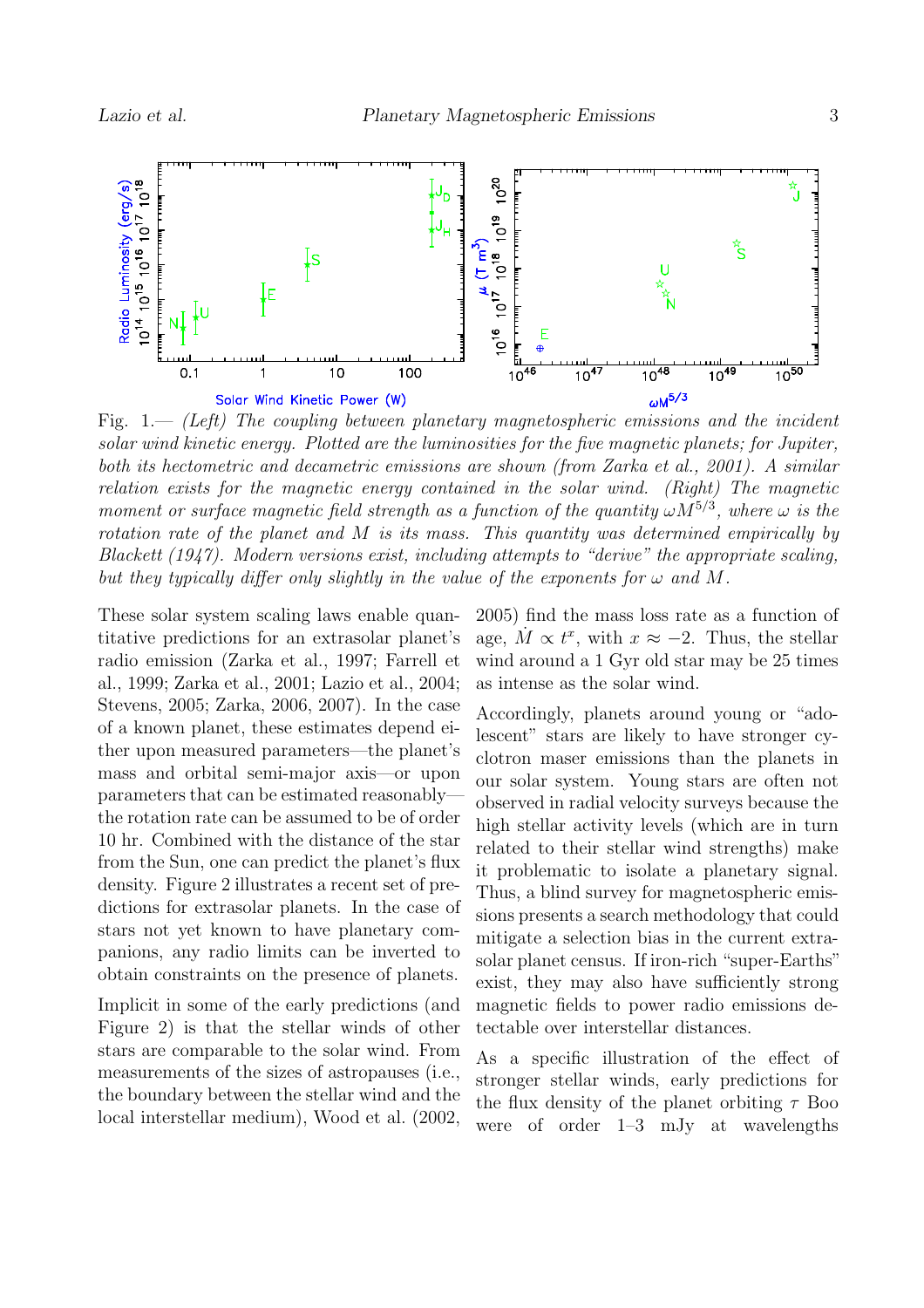

Fig. 2.— Predicted flux densities for extrasolar planets based on empirical solar system scaling laws (Lazio et al., 2004). Horizontal bars indicate the ranges for the emission frequencies, allowing for statistical variations in planetary magnetic moments. Sensitivities for the 74-MHz VLA and the 151-MHz GMRT are shown as arrows  $(\S 3.1)$ . The expected sensitivity of the LWA (SKA) is the upper (lower) sloped line (§3.2); for clarity, LOFAR is not shown, though its sensitivity should be similar to that of the LWA. The dashed vertical line indicates the approximate cutoff frequency for Jupiter. The solid vertical line indicates the approximate ionospheric cutoff; ground-based observations are not possible to the left of this line.

around 10 meters (Farrell et al., 1999; Lazio et al., 2004). More recent estimates, that attempt to take into account the likely stellar wind strength of  $\tau$  Boo, predict flux densities of order 60–300 mJy. The former prediction (1–3 mJy) is below the sensitivity of current instrumentation; the latter is not.

## 2. Magnetic Fields and Planetary Jovian magnetic field sweeps over a moon, a Characterization

The dynamo currents generating the planetary magnetic field arise from the rapid rotation of a conducting fluid in the planet's interior. Consequently, magnetic fields can provide a variety of information about the planet, some of which can be difficult to determine reliably by other means.

For the solar system planets, the composition of the conducting fluid ranges from liquid iron in the Earth to probably metallic hydrogen in Jupiter and Saturn to probably a salty ocean in Uranus and Neptune. The high-frequency cutoff of Jovian emissions ( $\simeq$  40 MHz) allowed an estimate for the strength of the Jovian magnetic field 20 yr prior to in situ observations. Likewise, radio detection of the magnetic field of an extrasolar planet would provide an indication of the planet's internal composition, insofar as it would require the planet to have a partially conducting interior. Combined with an estimate of the planet's mass, one could deduce the composition of the fluid by analogy to the solar system planets.

Planetary rotation not only appears necessary to generate the magnetic field, but it can also impose a periodic modulation on the radio emission. As the magnetic field is presumed to be tied to the interior of the planet, it provides a more accurate measure of the planet's rotation rate than atmospheric phenomena such as clouds. For instance, the rotation period of Neptune was determined initially by observations of differentially rotating cloud tops but then was redefined after detection of its radio emission (Lecacheux et al., 1993).

In addition to being modulated by its rotation, Jupiter's radio emission is affected strongly by the presence of its satellite Io, and more weakly by Callisto and Ganyemede. As the potential is established across the moon by its  $v \times B$  motion in the strong Jovian magnetic field. This potential drives currents along the magnetic field lines connecting the moon to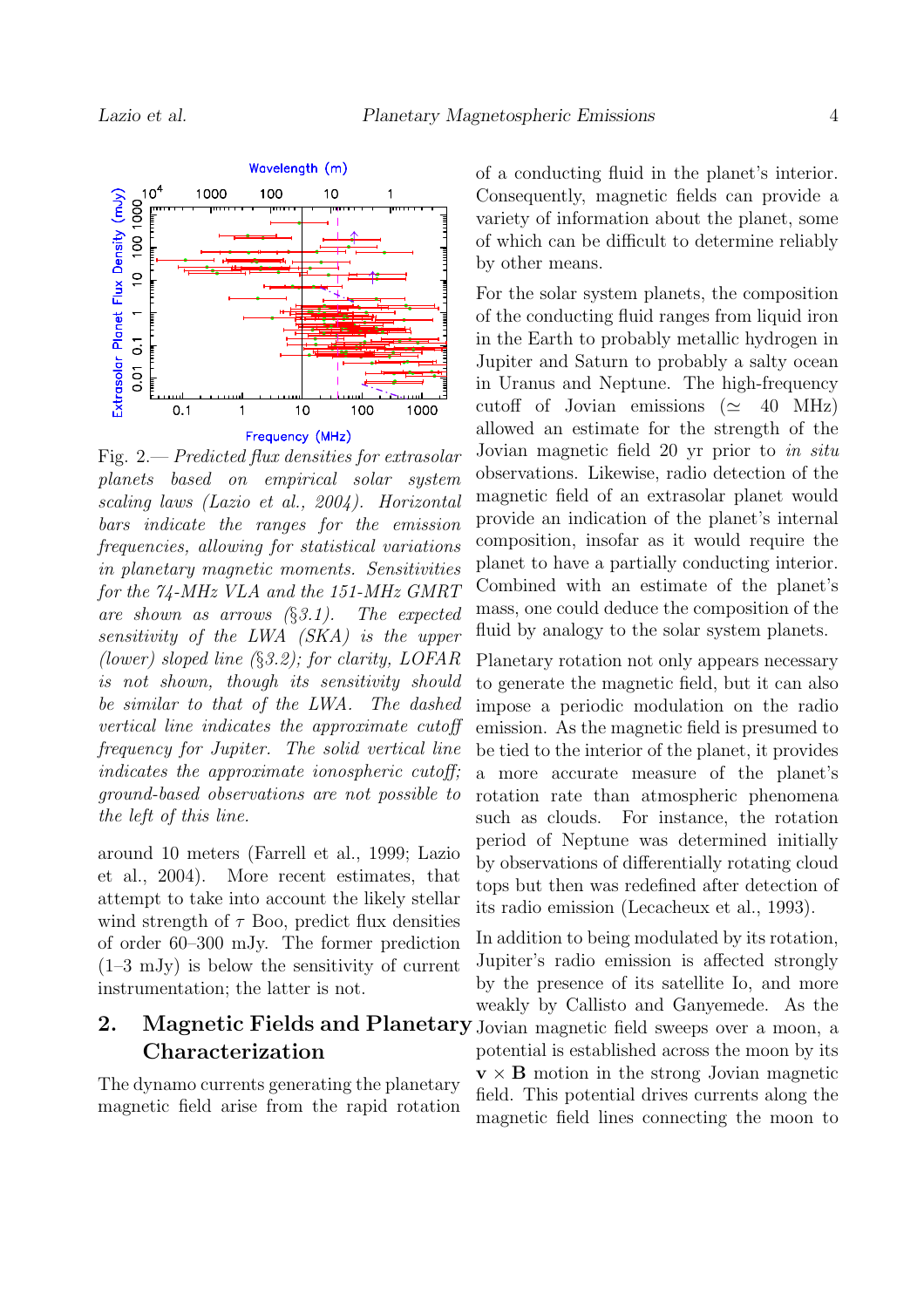planetary radio emission may thus also reveal the presence of a satellite.

Finally, there have been a number of suggestions that a planetary-scale magnetic field may influence the habitability of a planet. All of them rely on the magnetic fields deflecting cosmic rays, high-energy charged particles (e.g., Wdowczyk & Wolfendale, 1977; Griessmeier et al., 2005).

Atmospheric retention A common and simple means of estimating whether a planet can retain its atmosphere over geological time is to compare the thermal velocity of atmospheric molecules with the planet's escape velocity. If the thermal velocity is a substantial fraction of the escape velocity, the planet will lose its atmosphere.

For a planet immersed in a stellar wind, nonthermal atmospheric loss mechanisms can be important (Shizgal & Arkos, 1996). These are varied (sputtering, mass loading), but all result from the typical stellar wind particle having a supra-thermal velocity relative to the planet's atmosphere. If directly exposed to a stellar wind, a planet's atmosphere can erode more quickly than a thermal-only estimate would suggest. While this effect is unlikely to be important for the known extrasolar giant planets, it is thought to have been important for the Martian atmosphere (Mitchell et al., 2001; Lundin et al., 2004).

Planetary albedo Cosmic rays can induce nucleation in water-vapor–saturated air and stimulate cloud formation. Larger cosmic ray fluxes can produce more cloud cover and an increased albedo. This effect has already been seen for Galactic cosmic rays (Svensmark, 2000), but stellar wind particles may be an important secondary effect.

Genetic impact If the cosmic ray flux at the surface of an otherwise habitable planet is too large, it could cause severe cellular damage and disruption of genetic material to any life on its surface or frustrate its origin altogether.

### 3. Observational Prospects

The magnetospheric emissions of the solar system planets motivated searches for analogous emissions prior to the discovery of extrasolar planets (Yantis et al., 1977; Winglee et al., 1986). The two significant changes in the past decade have been the discovery of extrasolar planets and the initiation of projects to construct sensitive long-wavelength telescopes. (See also Zarka et al. 1997.)

3.1. Current Ground-based Facilities The scaling relations developed from solar system planets predict that the relevant frequencies are below 1000 MHz ( $\lambda > 30$  cm). The two premier instruments in this range are the Very Large Array (VLA), with its 74 MHz system, and the Giant Metrewave Radio Telescope (GMRT), with its 150 MHz system. Notably, the 74-MHz VLA observes at a frequency that is within a factor of two of the highest frequency Jovian emissions (40 MHz or 7.5 m wavelength). There have been a handful of searches at both telescopes, targeting known extrasolar planets.

Perhaps the most effort has been directed toward the planet orbiting  $\tau$  Boo (Bastian et al., 2000; Farrell et al., 2003; Lazio & Farrell, 2007), as various authors predict that its flux density is comparable to or greater than what can be obtained in a modest duration (few hours) observation (Farrell et al., 1999; Lazio et al., 2004; Stevens, 2005). Lazio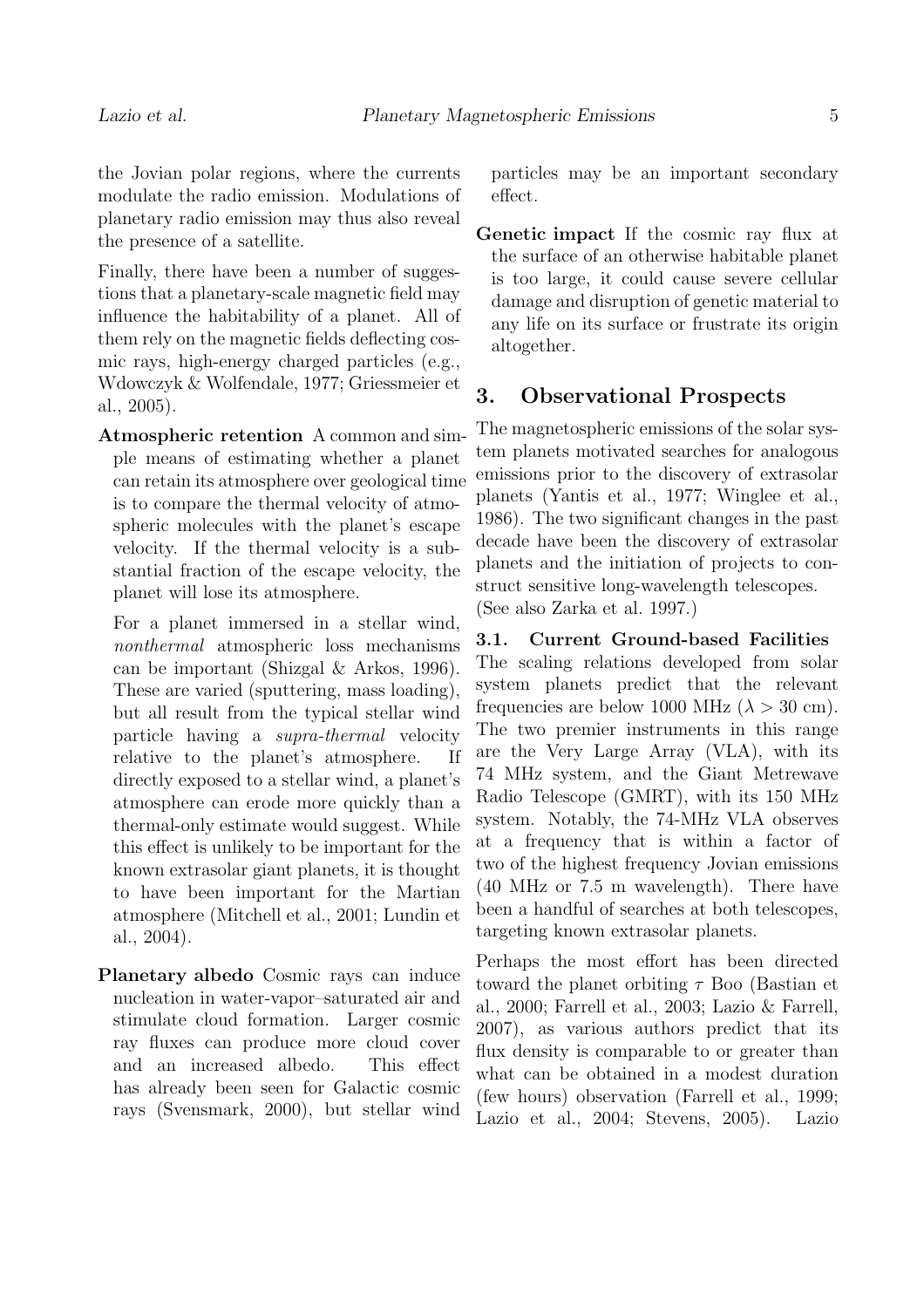& Farrell (2007) have obtained multi-epoch observations, as magnetospheric emissions are expected to be "bursty" and the predicted flux densities are just comparable to the current sensitivity limits. A single observation might occur at an inopportune time when the stellar wind flux was below average. The observational limits now constrain this planet's luminosity to be less than  $10^{23}$  erg s<sup>-1</sup>, unless its radiation is highly beamed into a solid angle  $\Omega \ll 1$ , which would be much smaller than that for any of the solar system planets. Presuming that the radiation is not highly beamed, this luminosity limit is lower than some, but not all, recent predictions. Although higher sensitivity observations are likely required, the non-detection may also be hinting that the magnetic fields, and internal compositions, of extrasolar planets are as varied as the planets themselves.

#### 3.2. Future Ground-based Facilities

There are a number of long-wavelength telescopes, in various stages of development, which will have sensitivities potentially as much as two orders of magnitude better than current facilities (Figure 2). For some facilities, searching for the radio emission from extrasolar planets is recognized explicitly as part of the science case.

In the initial construction phases are the Long Wavelength Array (LWA, in New Mexico) and the Low Frequency Array (LOFAR, in the Netherlands). The LWA will operate in the  $20-80$  MHz band  $(3.75-15 \text{ m wavelength})$ ; LOFAR will operate in the 30–80 MHz and 110–240 MHz bands (1.25–2.7 m wavelength). Both instruments cover the frequency range expected for emission from Jovian-mass to several Jovian mass planets.

The Square Kilometer Array (SKA) is a next-generation telescope that is expected to operate above 100 MHz. Located either in Australia or South Africa, its design goals are such that it should be easily capable of detecting the radio emissions from the most massive extrasolar planets.

3.3. Future Space Facilities A significant constraint to all ground-based facilities is the Earth's ionosphere. While the value changes with time (e.g., day vs. night), the ionosphere generally is opaque below about 10 MHz  $(\lambda > 30 \text{ m})$ . Jupiter produces the most intense and highest frequency emissions of the solar system planets, but even these cut off above 40 MHz. The Earth's magnetosphere emits auroral kilometric radiation (AKR) below 1 MHz. Thus, the detection of AKR from extrasolar terrestrial-mass planets—and assessments of their habitability  $(\S2)$ —can only be accomplished from space.

The most promising location for a telescope designed to detect AKR from extrasolar terrestrial-mass planets is the far side of the Moon. Not only is the far side always shielded from the Earth, for half of the Moon's orbit, an array on the far side would be shielded from solar radio emissions as well.

Proposals for a lunar radio telescope predate the Apollo missions (North American Aviation, 1966; Greiner, 1967). NASA plans a return to the Moon in the next decade ( $\sim$  2018), while ESA, the aerospace company EADS, and various European institutes have been investigating the deployment of a lunar radio array. It is unlikely that a lunar far-side array could be constructed on this time frame, as prototype arrays would need to be constructed first. Lazio et al. (2007) have described the science case and a strawman plan for how a series of ever more capable lunar radio telescopes could be deployed.